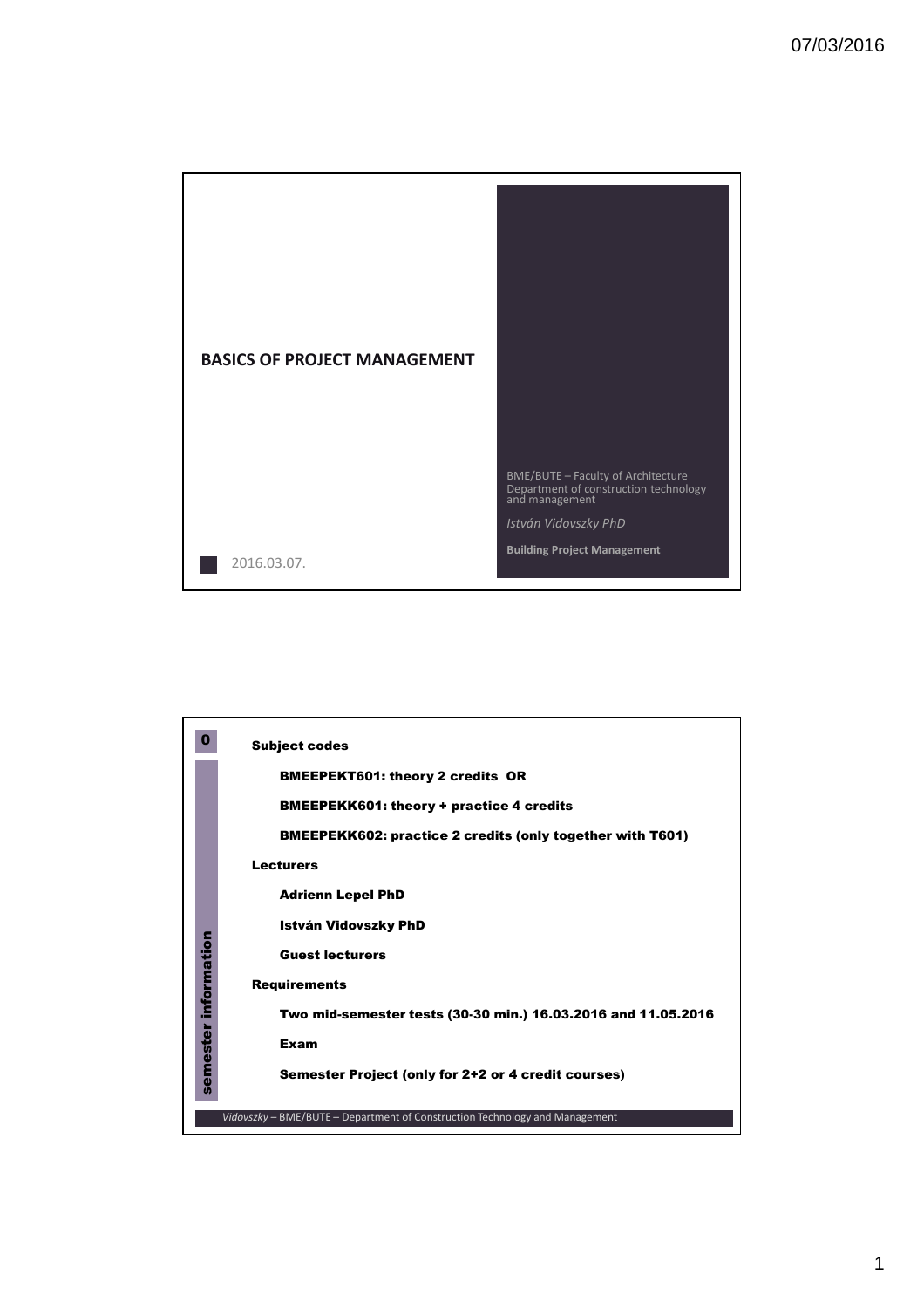

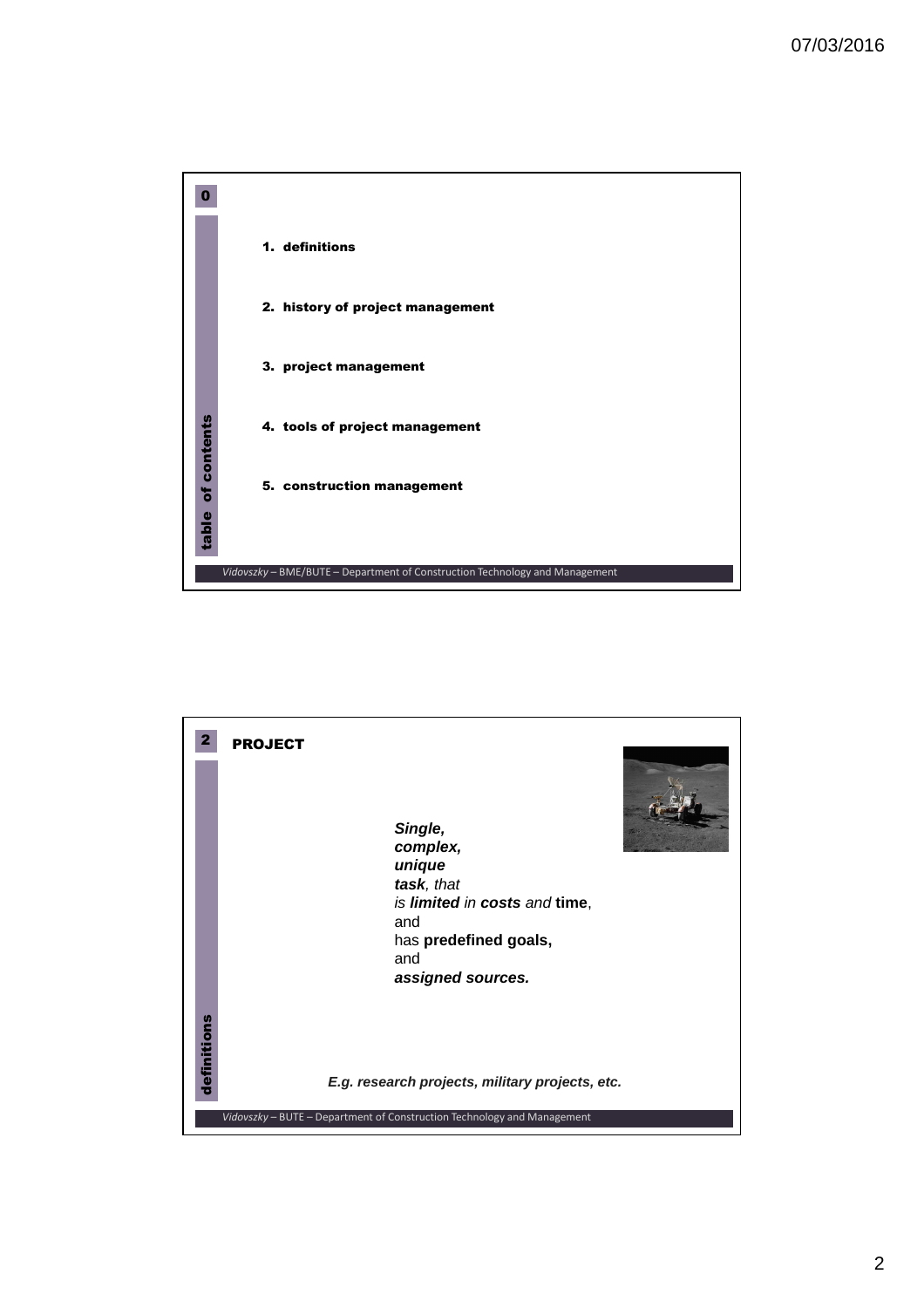

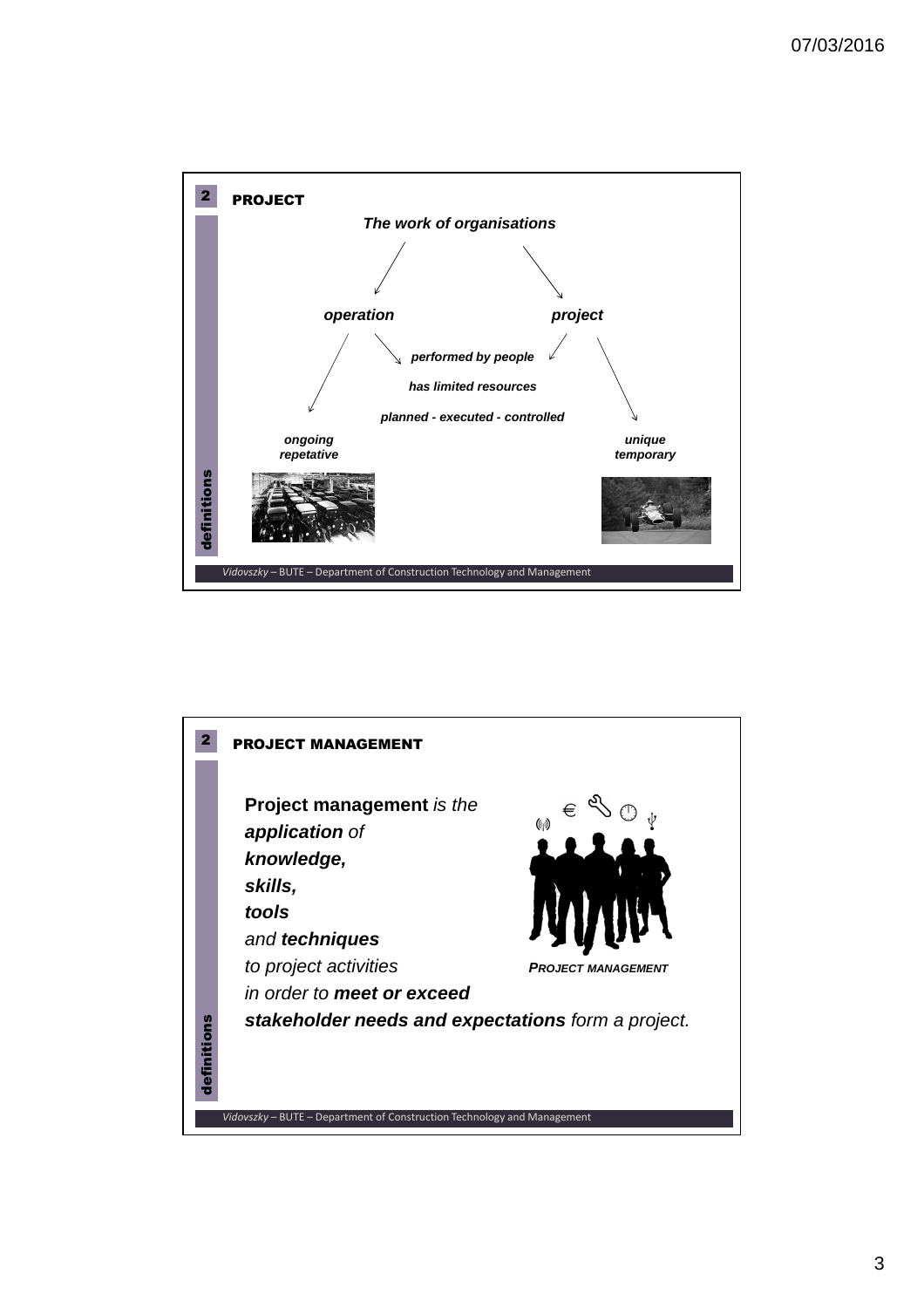

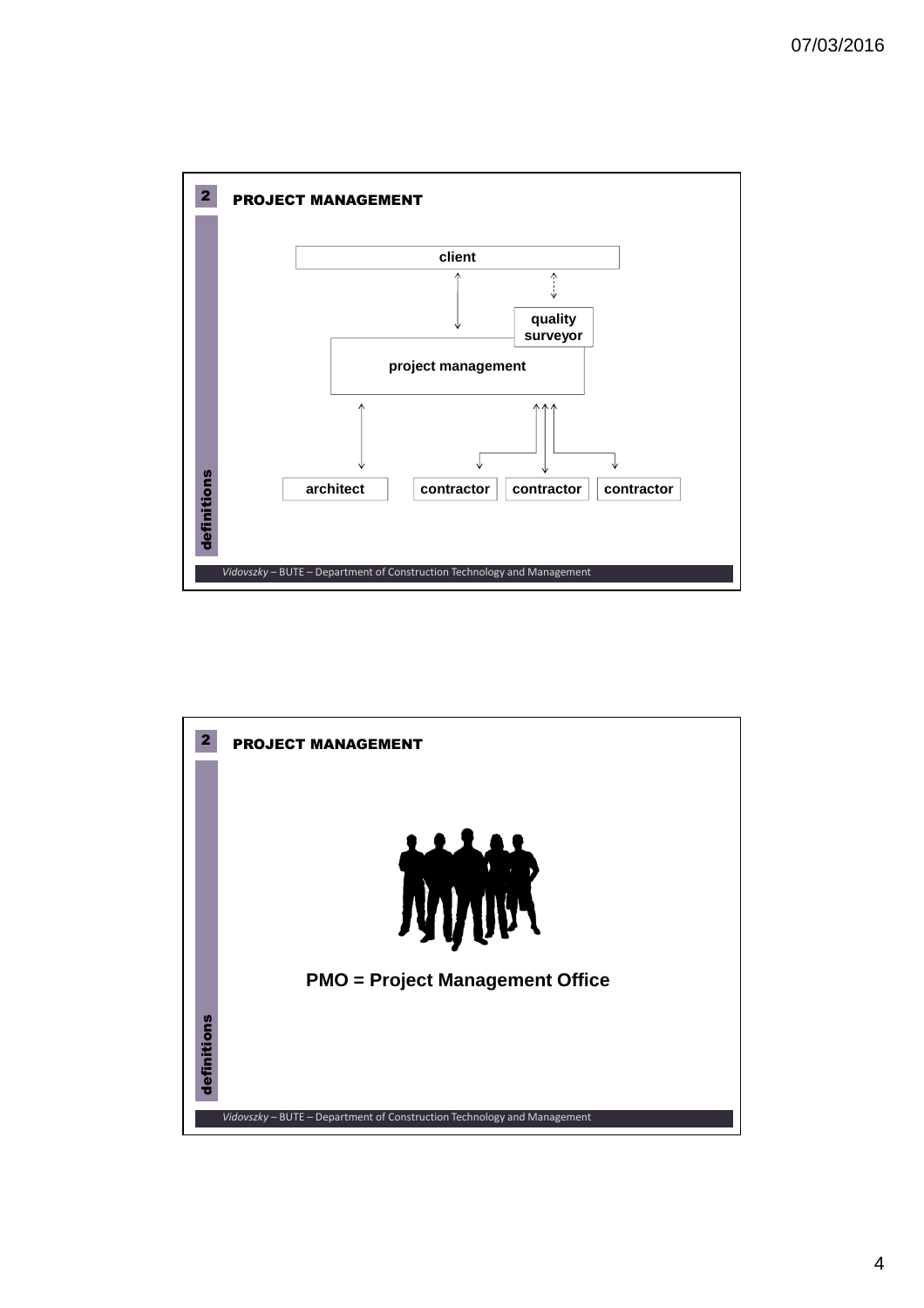

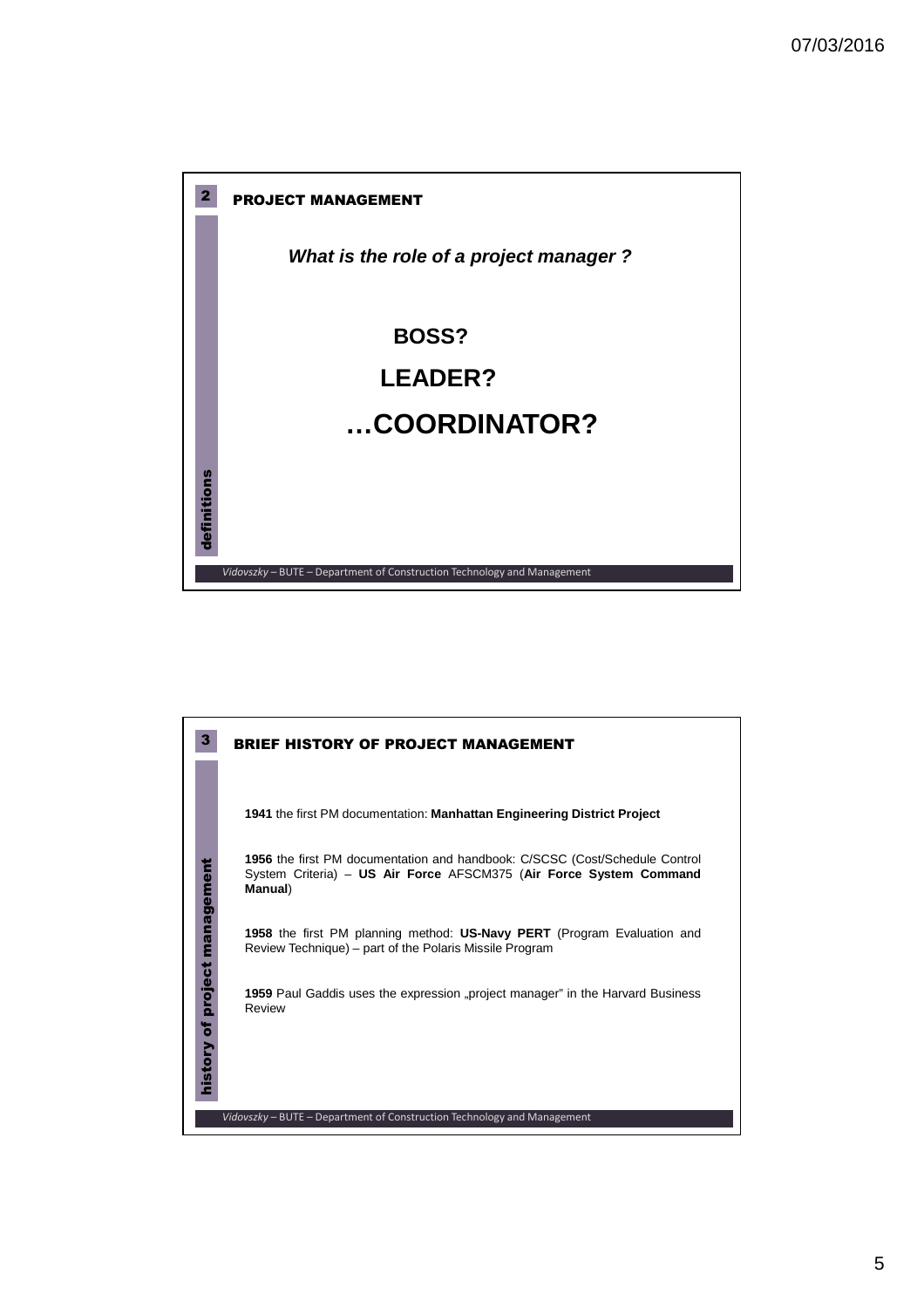

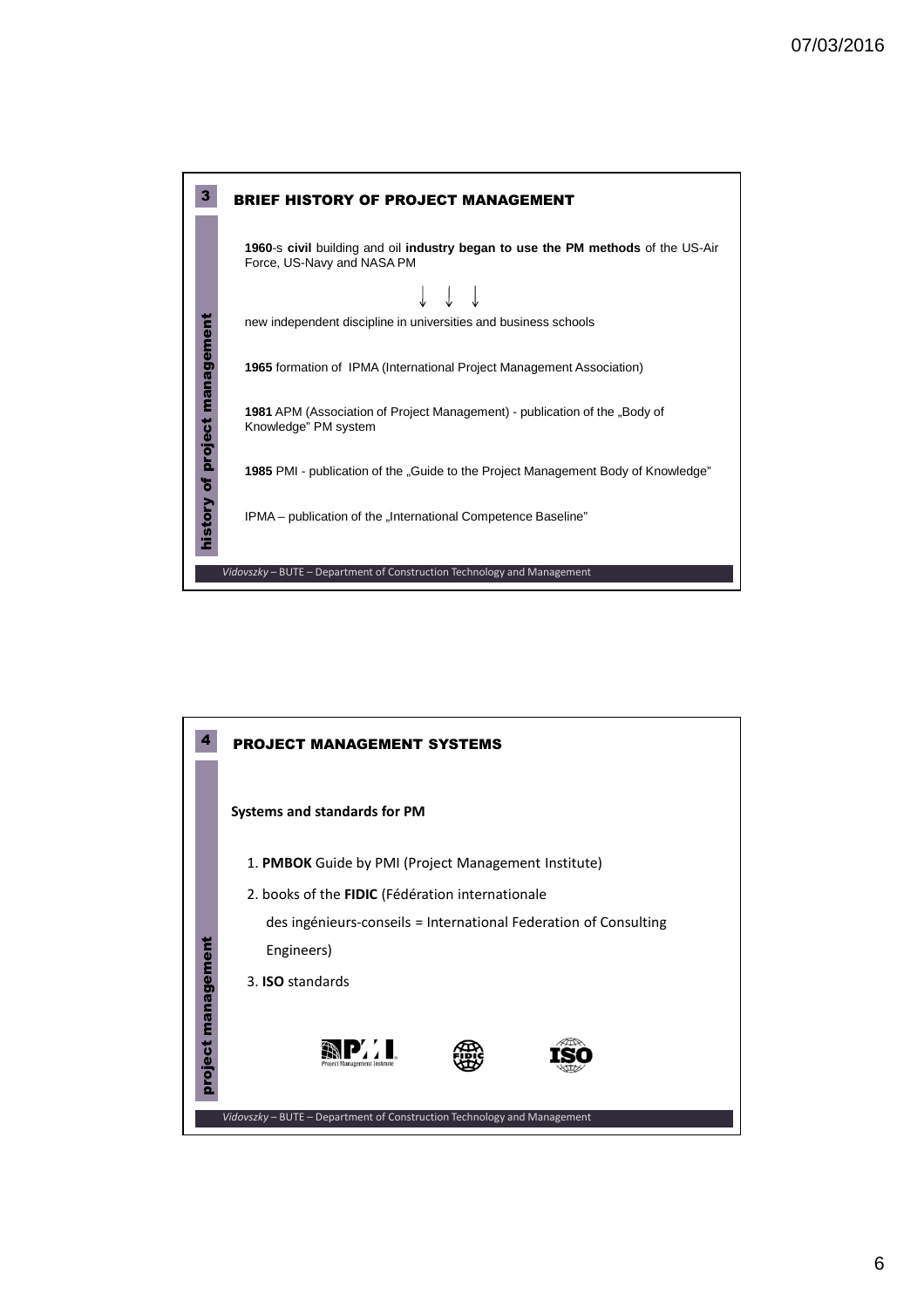

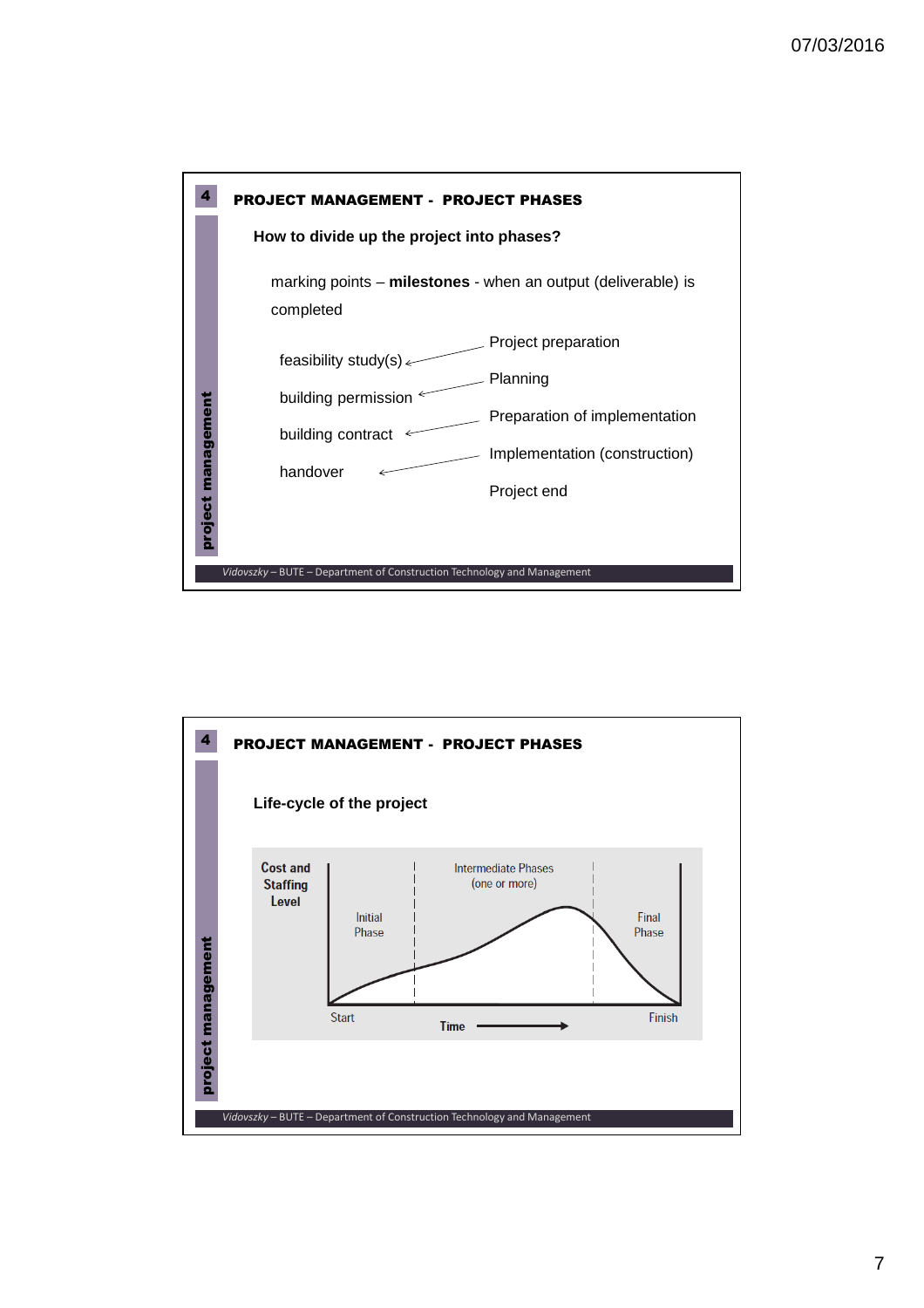

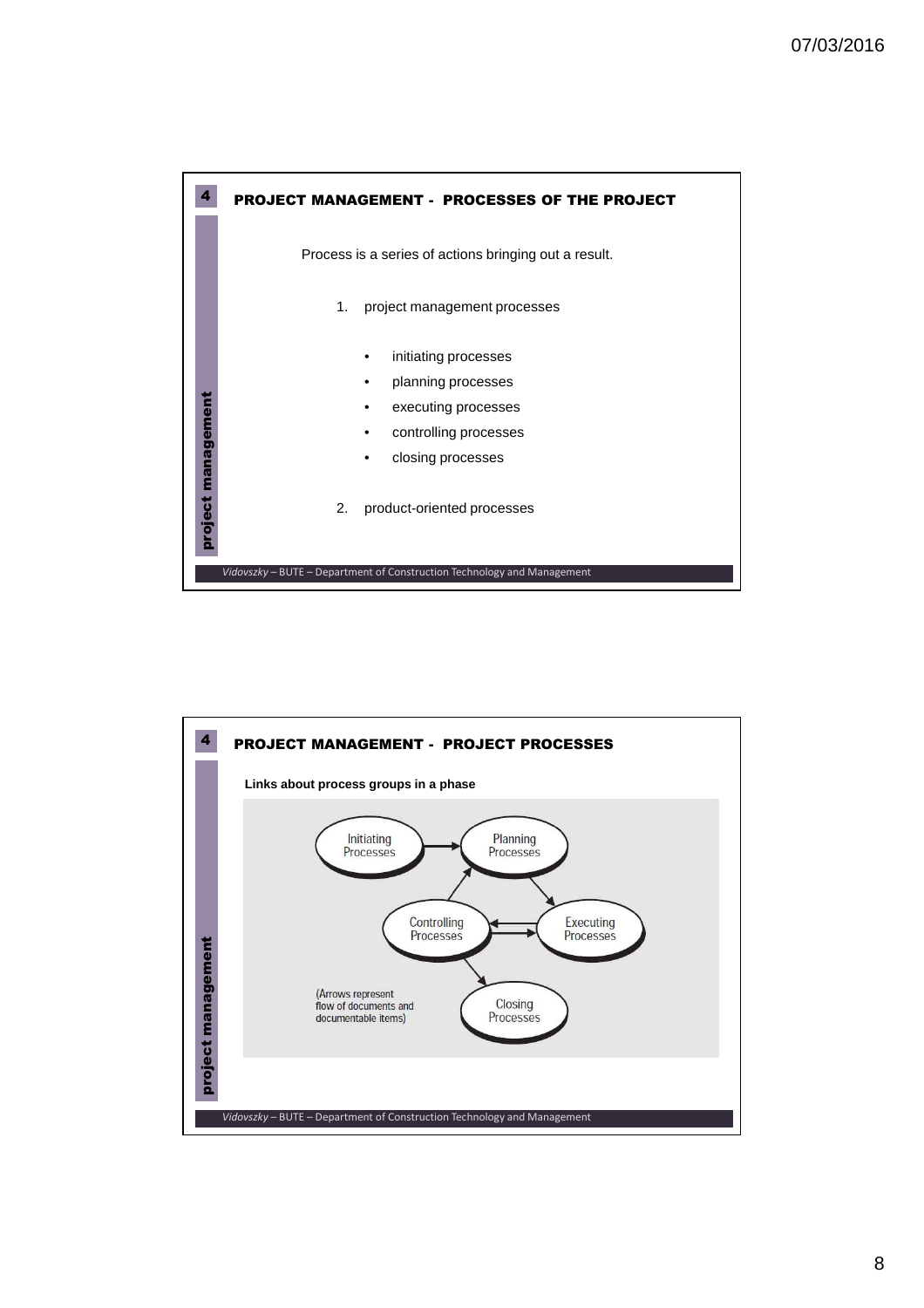

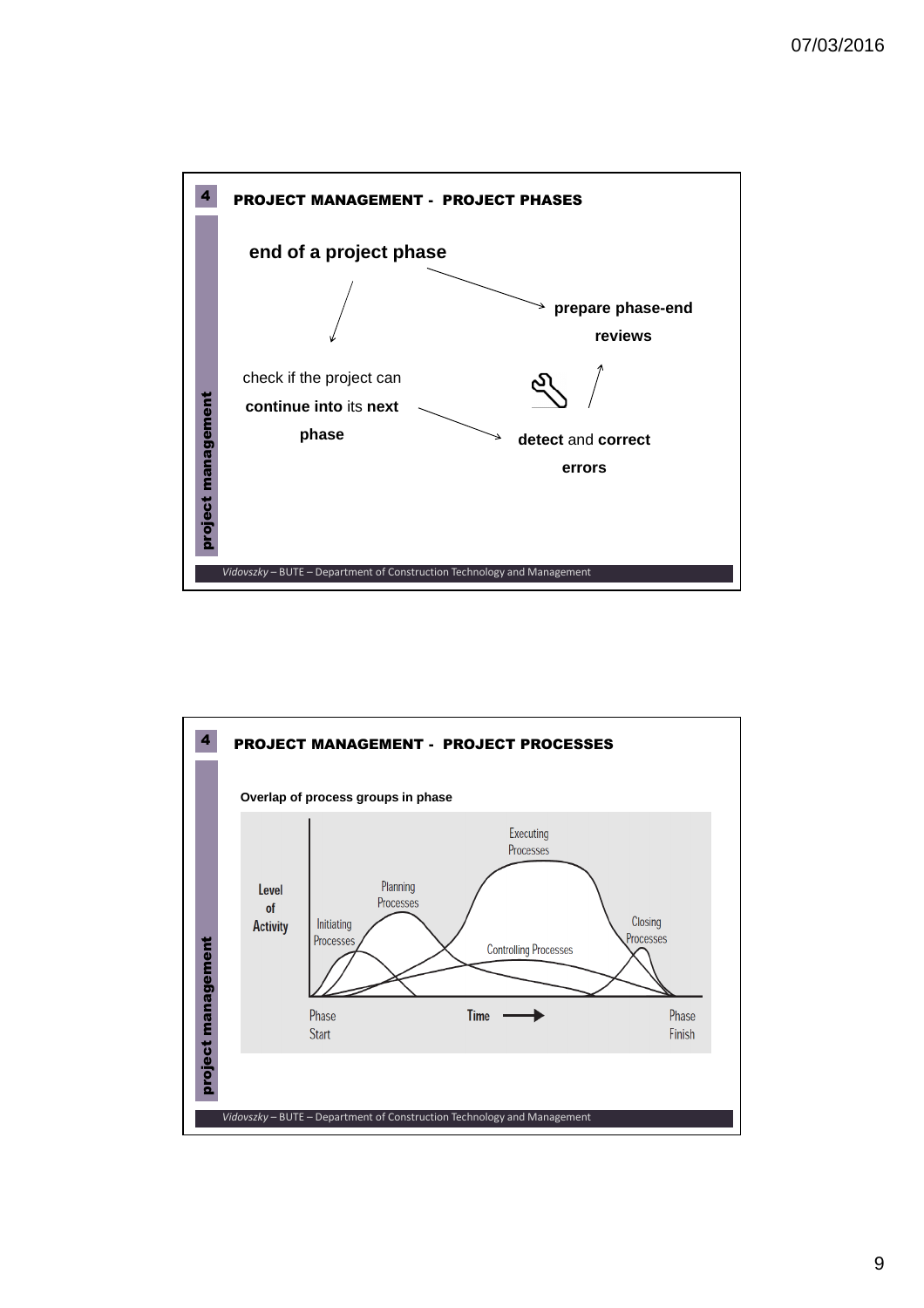

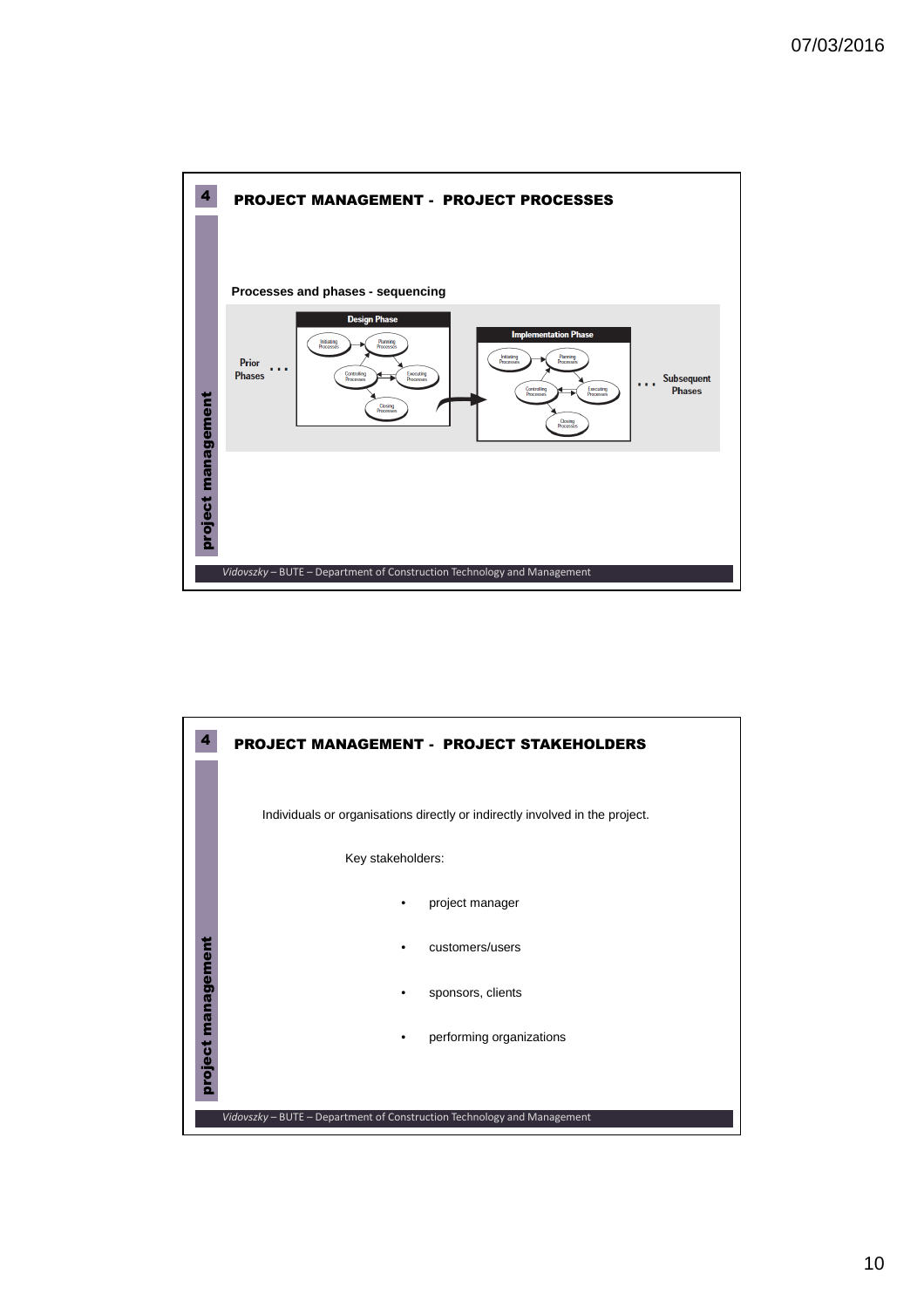

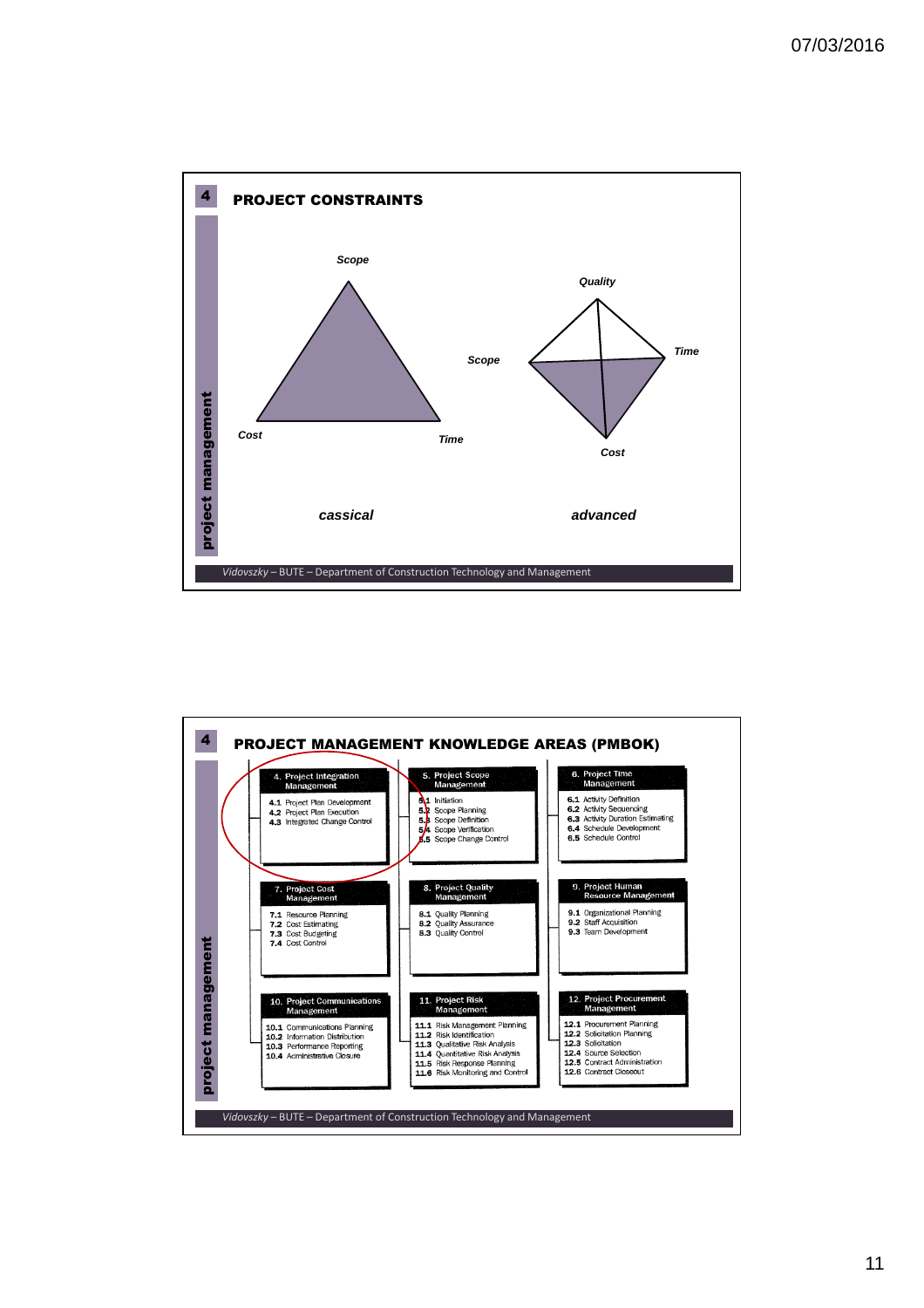

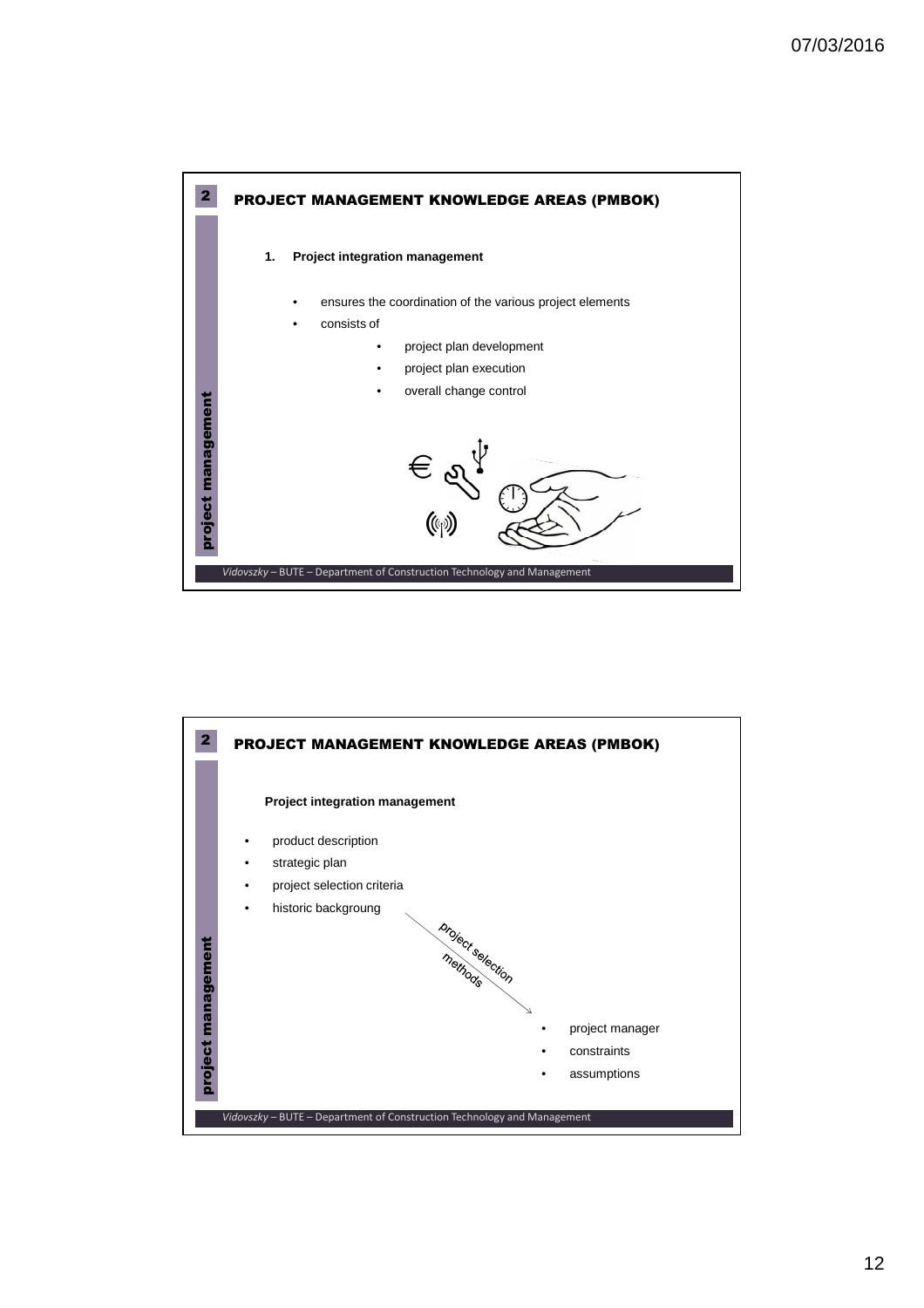

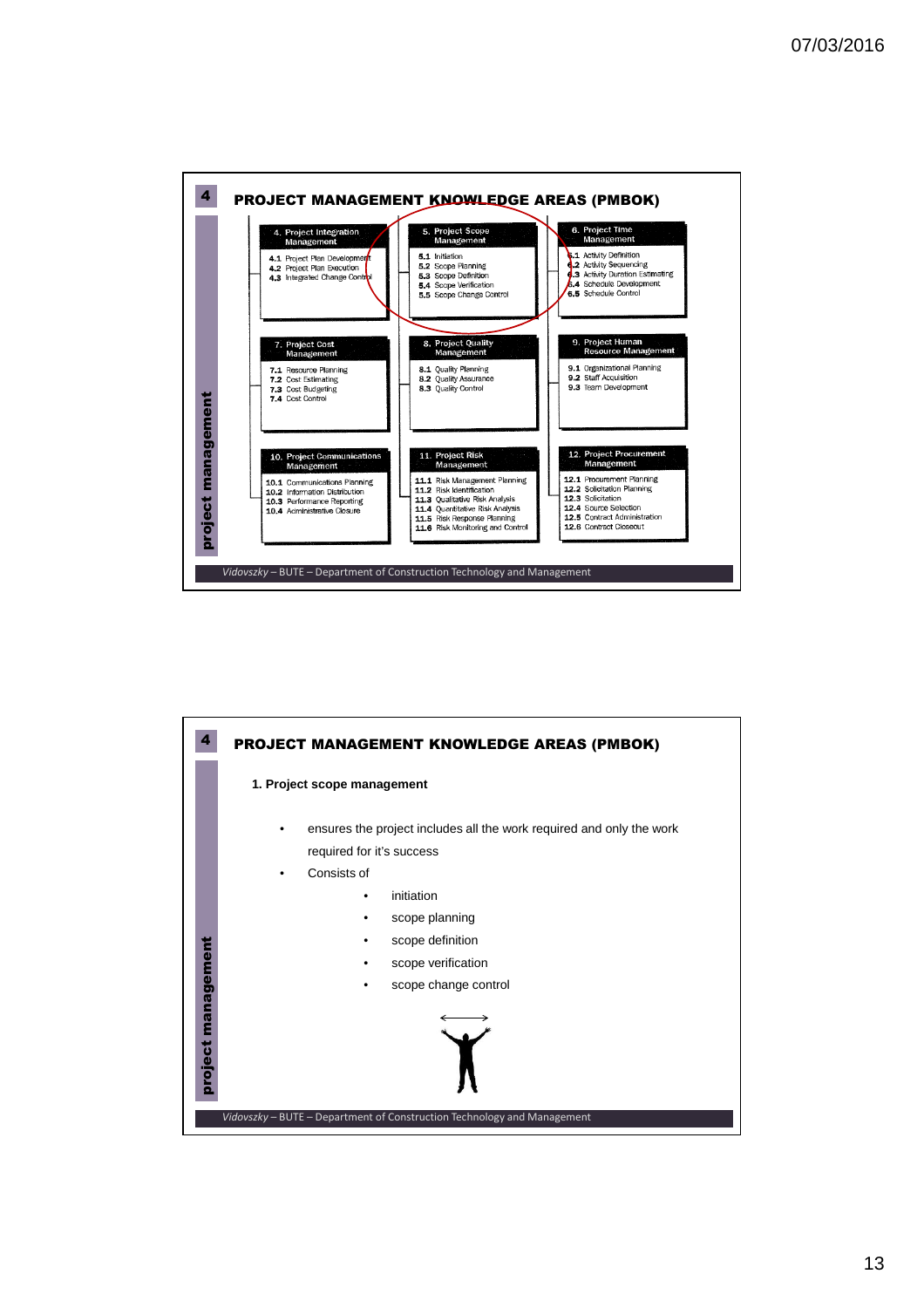

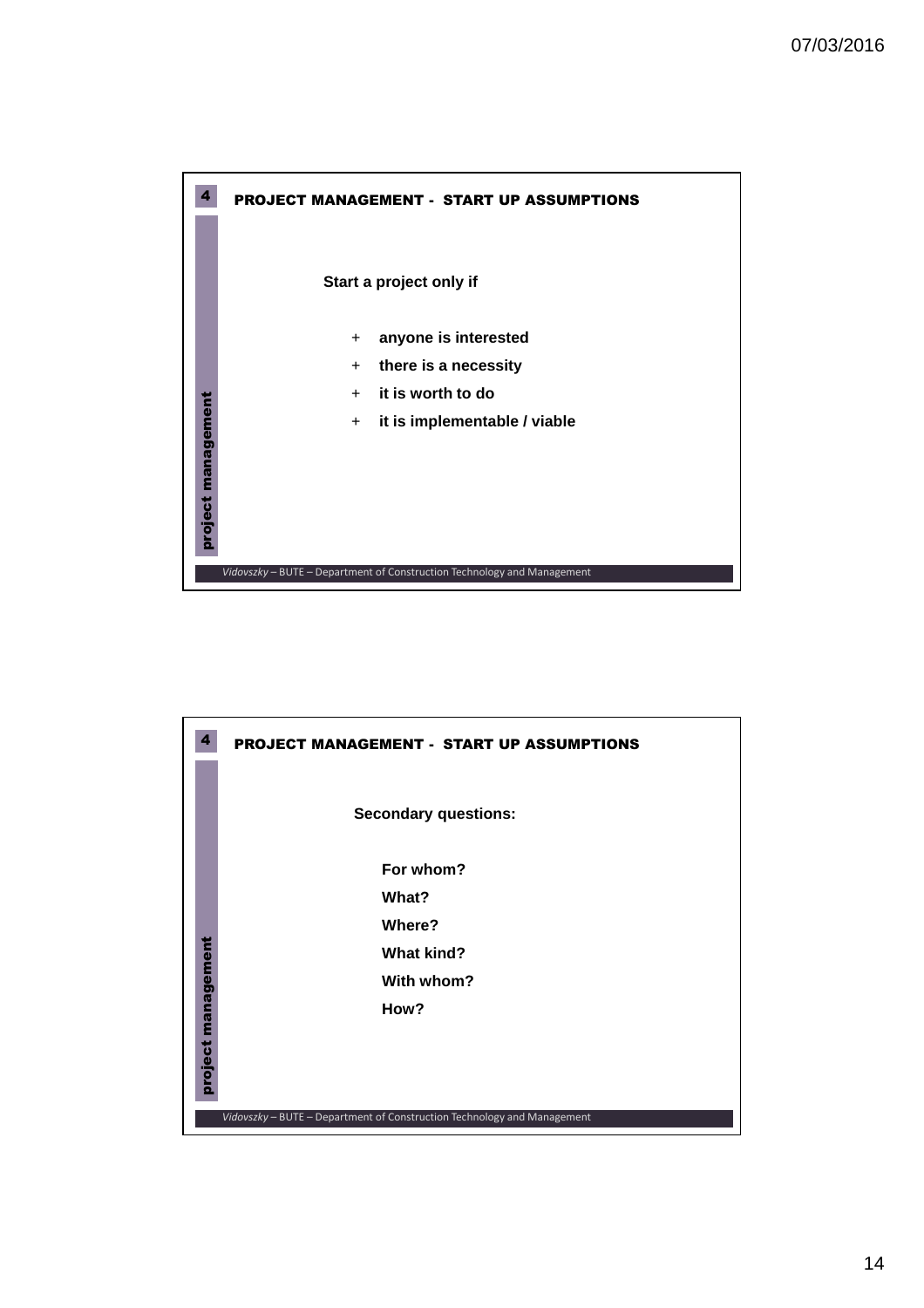

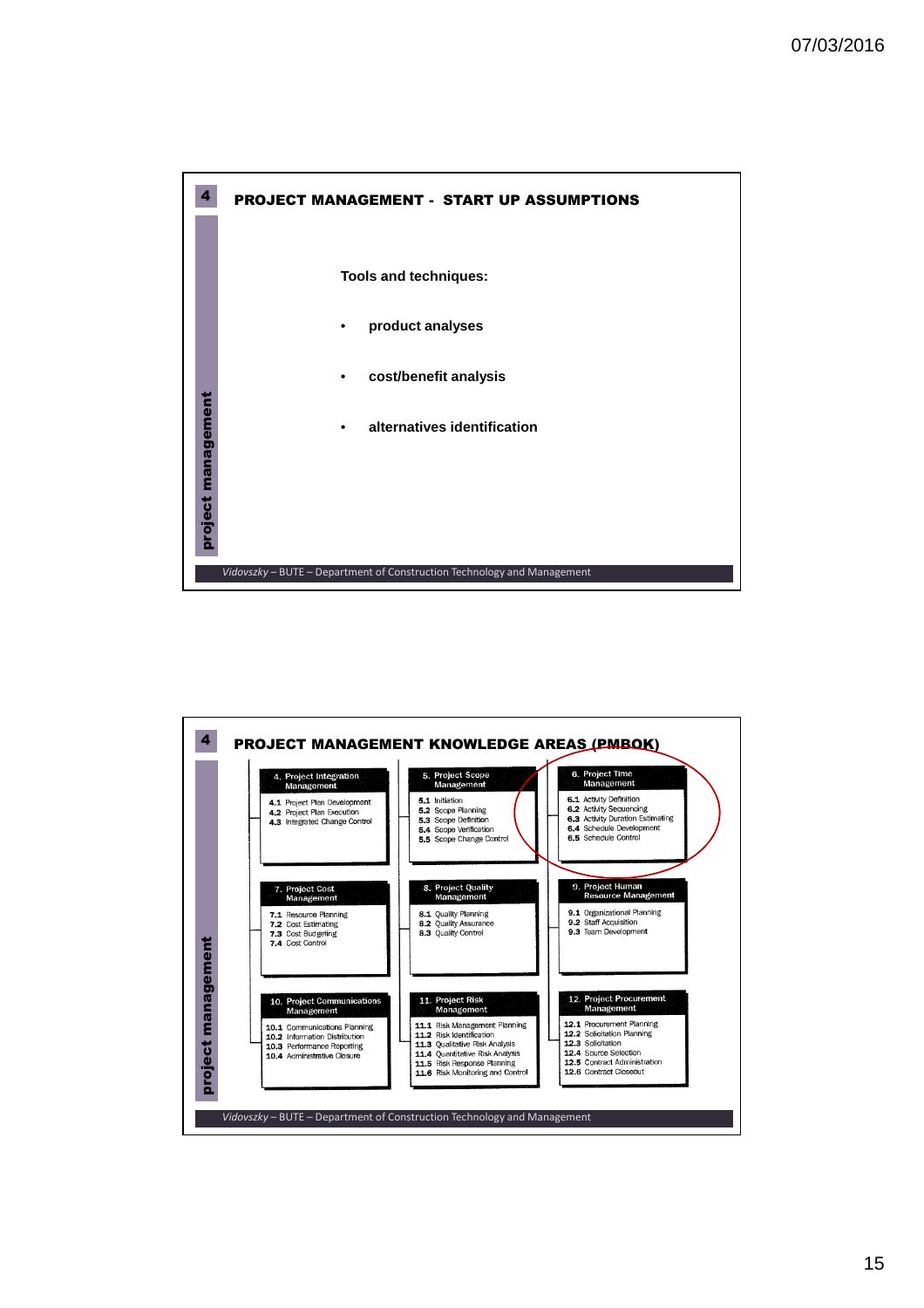

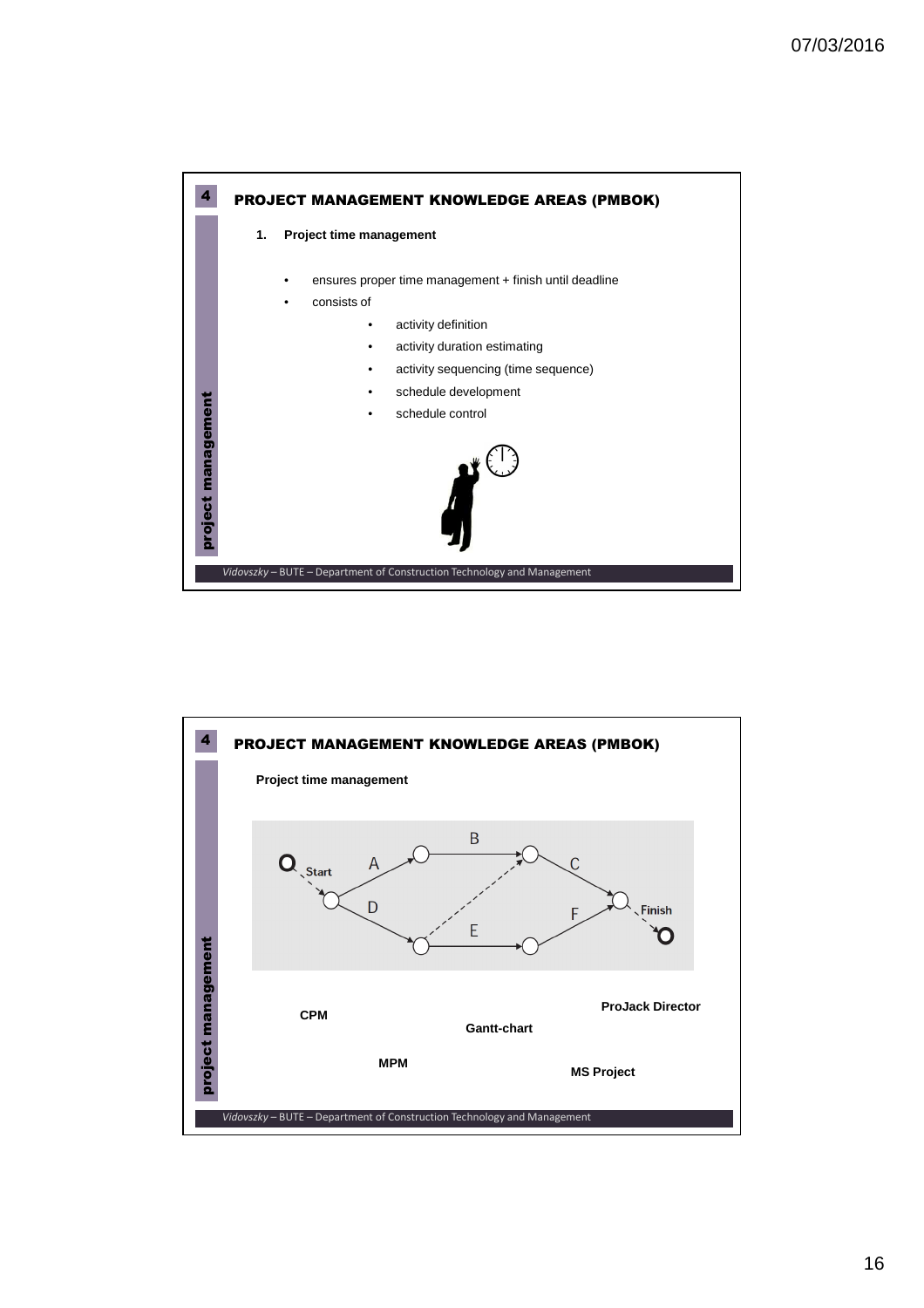

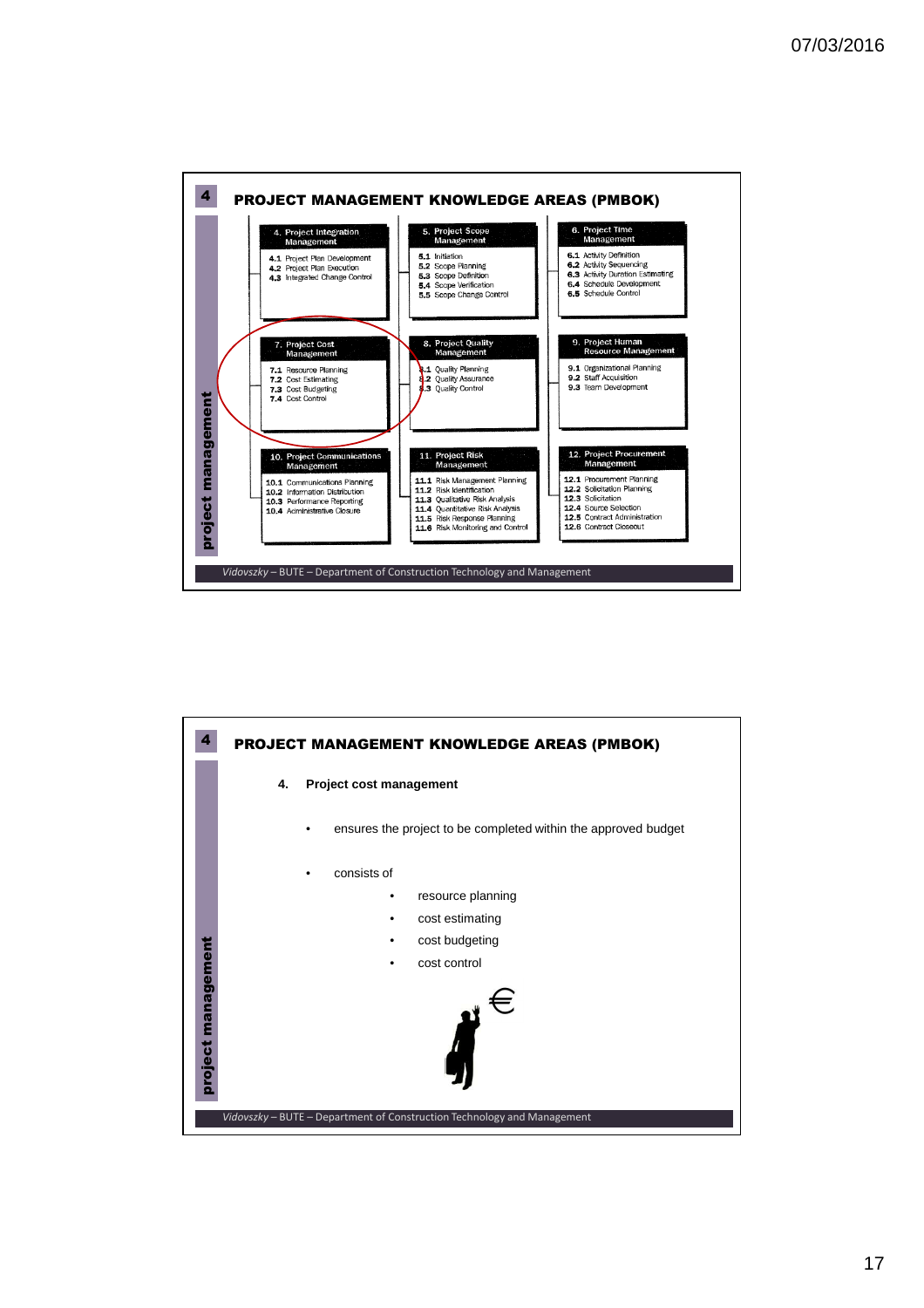

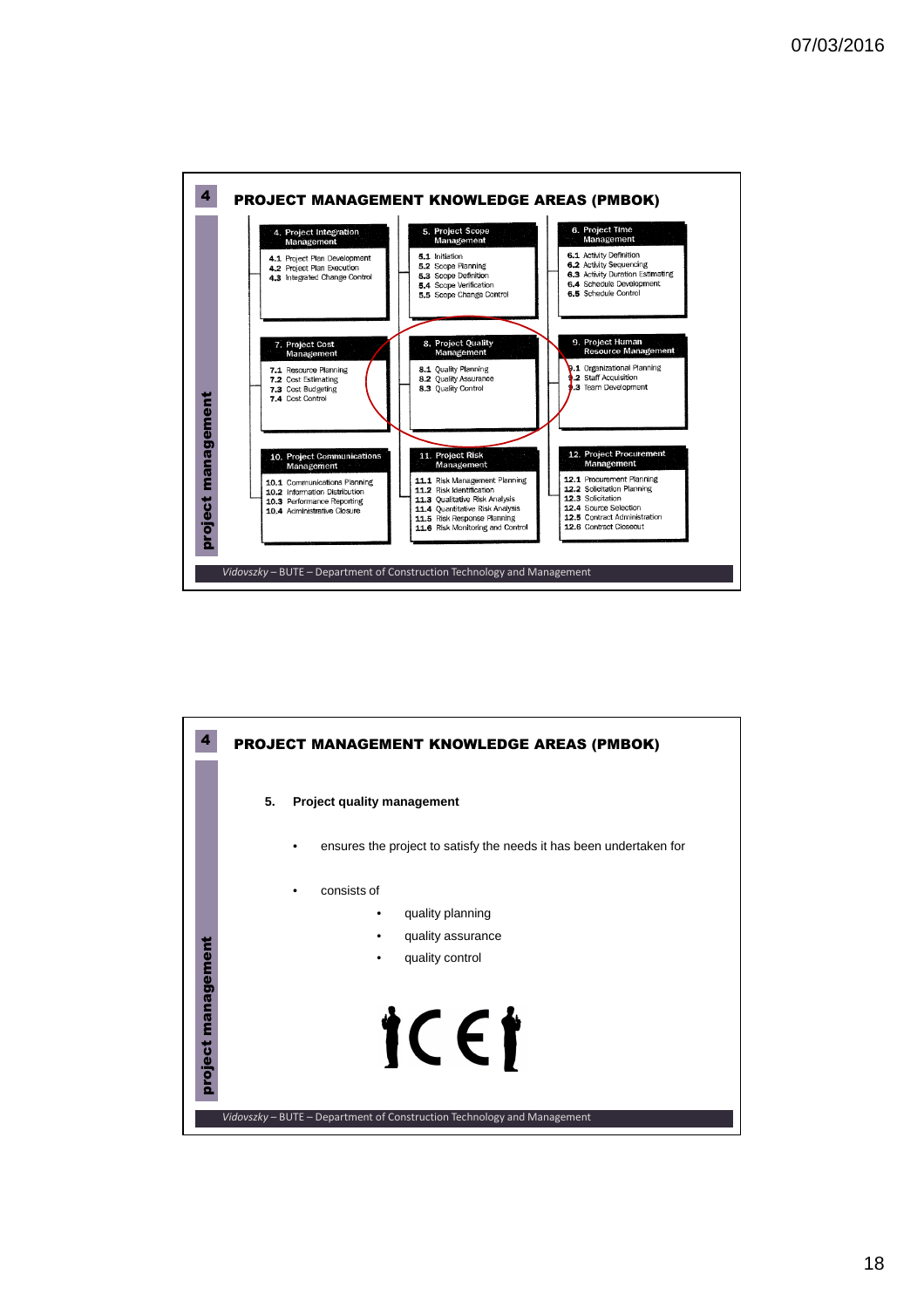

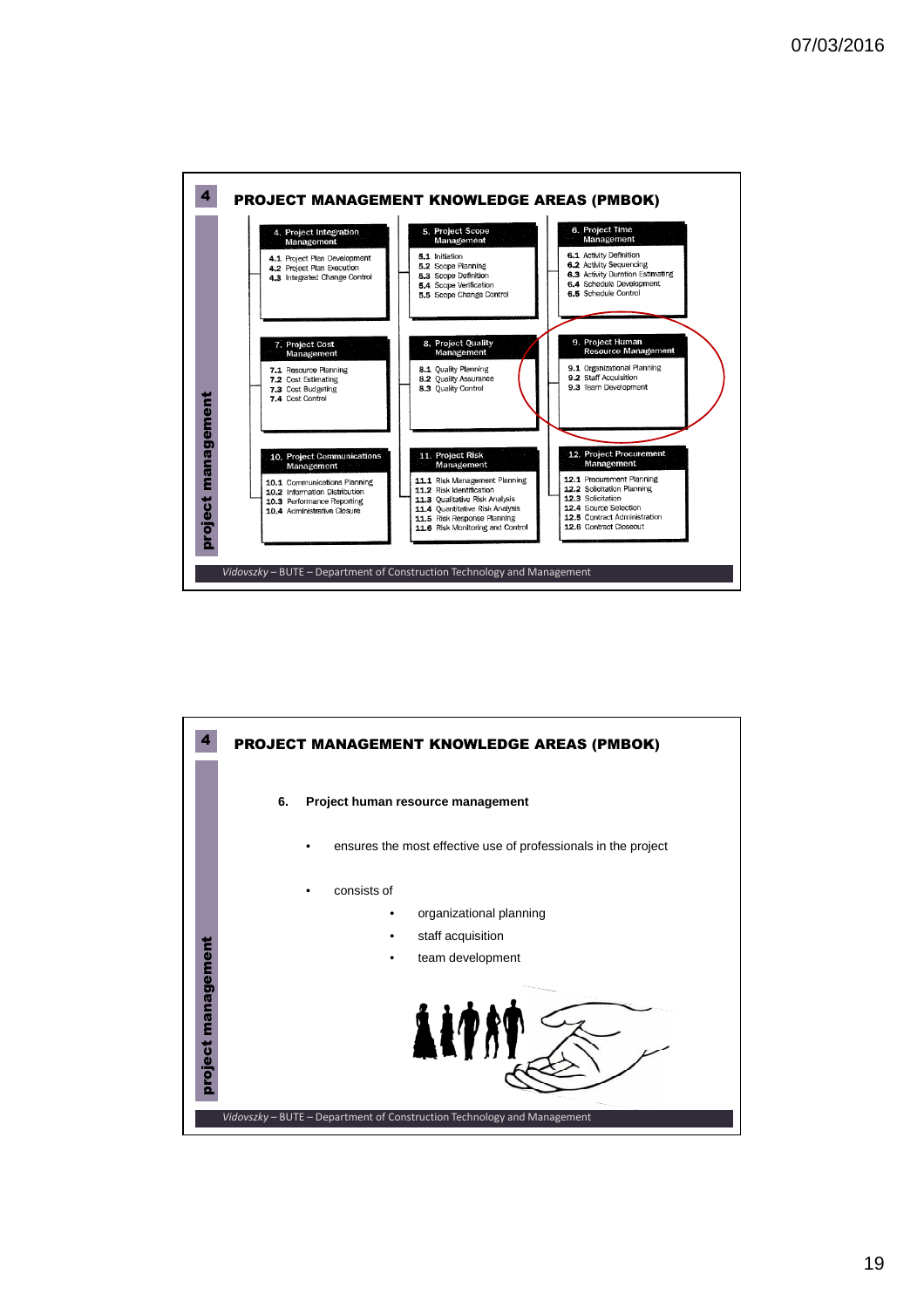

|            | Responsibility/assignment matrix<br><b>PERSON</b><br><b>PHASE</b> | A                                            | R | C | D | F | F |   |
|------------|-------------------------------------------------------------------|----------------------------------------------|---|---|---|---|---|---|
|            | <b>Requirements</b>                                               | S                                            | R | A | P | P |   |   |
|            | <b>Functional</b>                                                 | S                                            |   | A | P |   | P |   |
|            | <b>Design</b>                                                     | S                                            |   | R | A |   |   | P |
| management | <b>Development</b>                                                |                                              | R | S | А |   | P | P |
|            | Testing                                                           |                                              |   | S | P |   | А | P |
| project    | $P =$ Participant $A =$ Accountable $R =$ Review required         | $I =$ Input required $S =$ Sign-off required |   |   |   |   |   |   |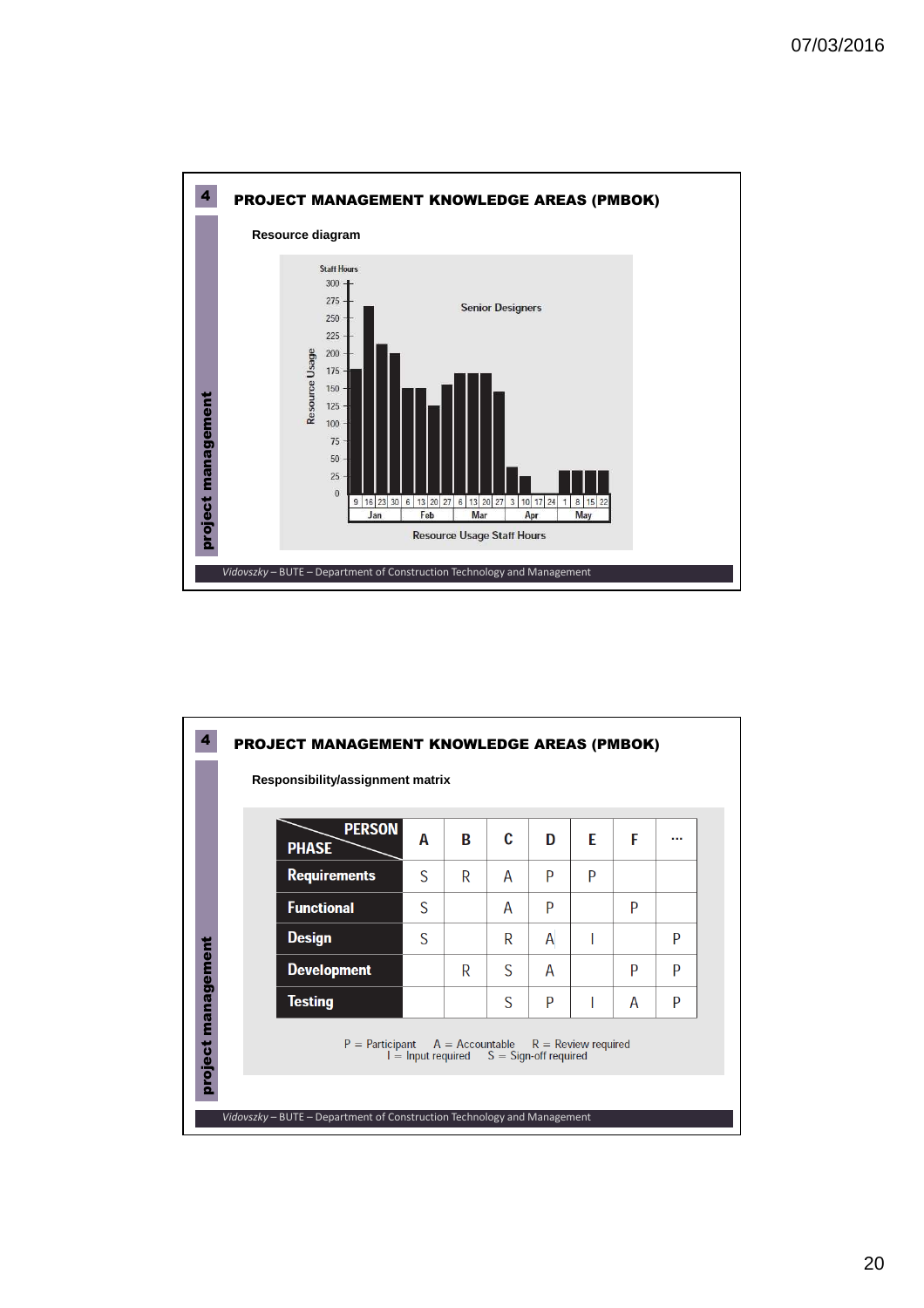

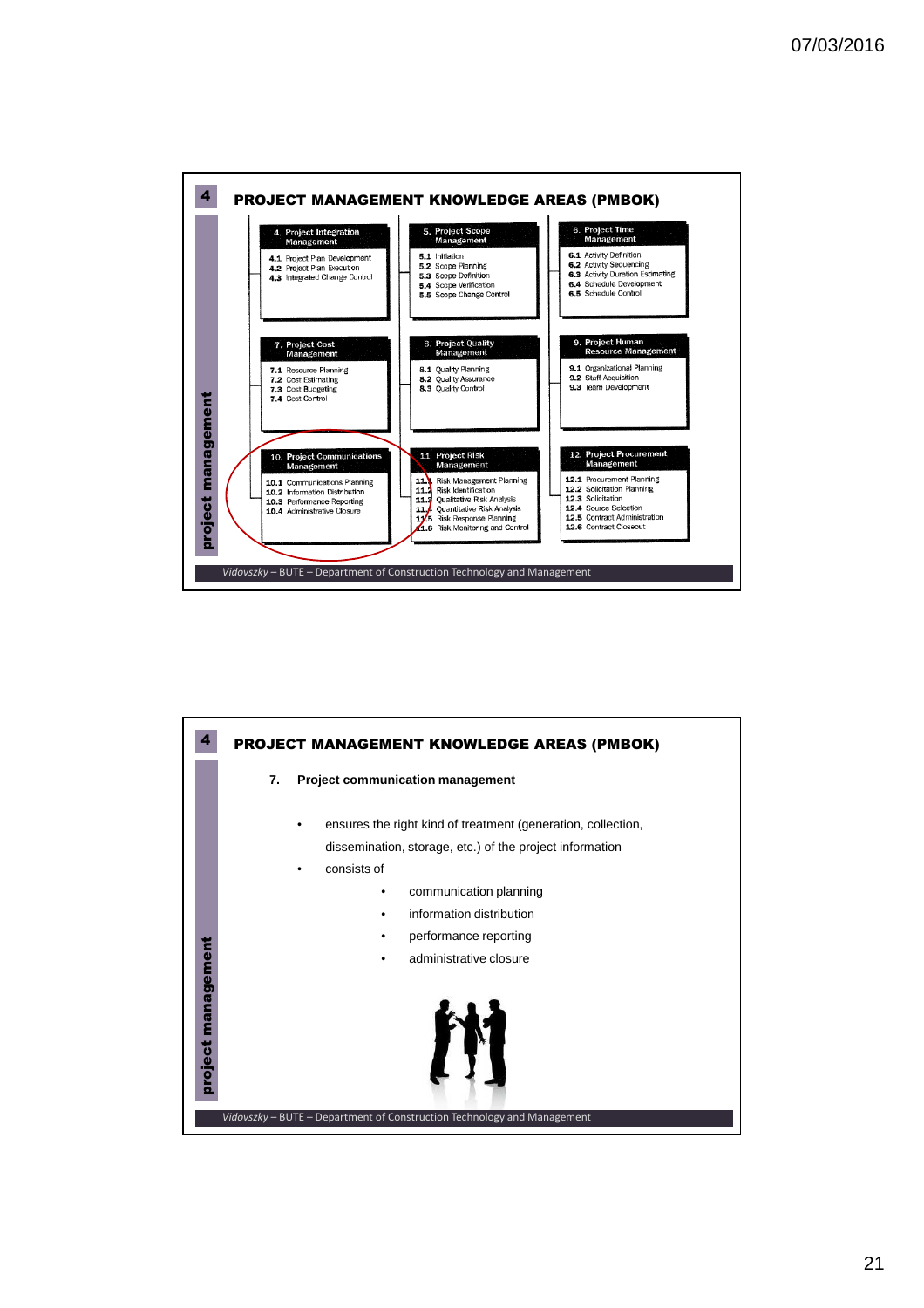

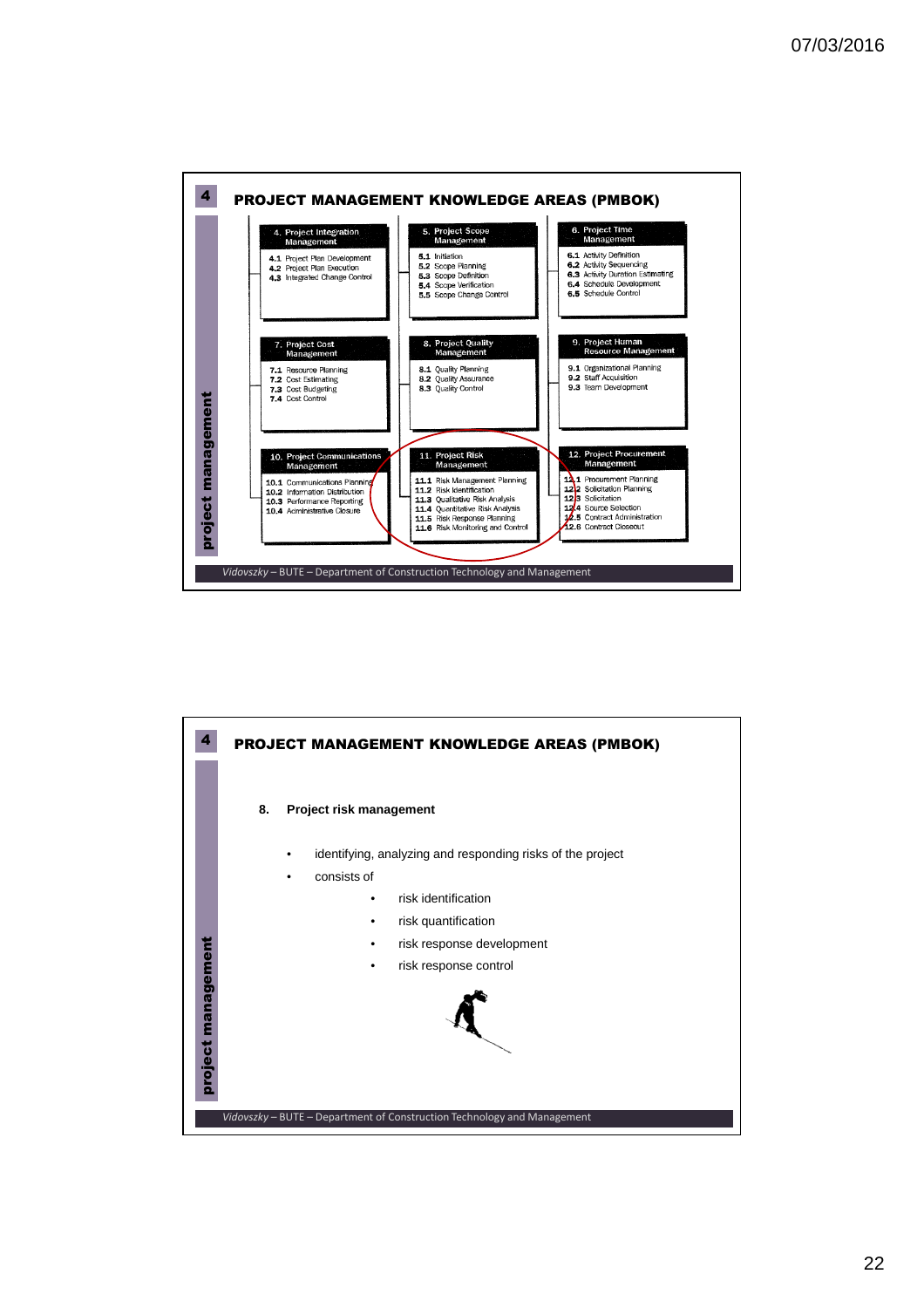



23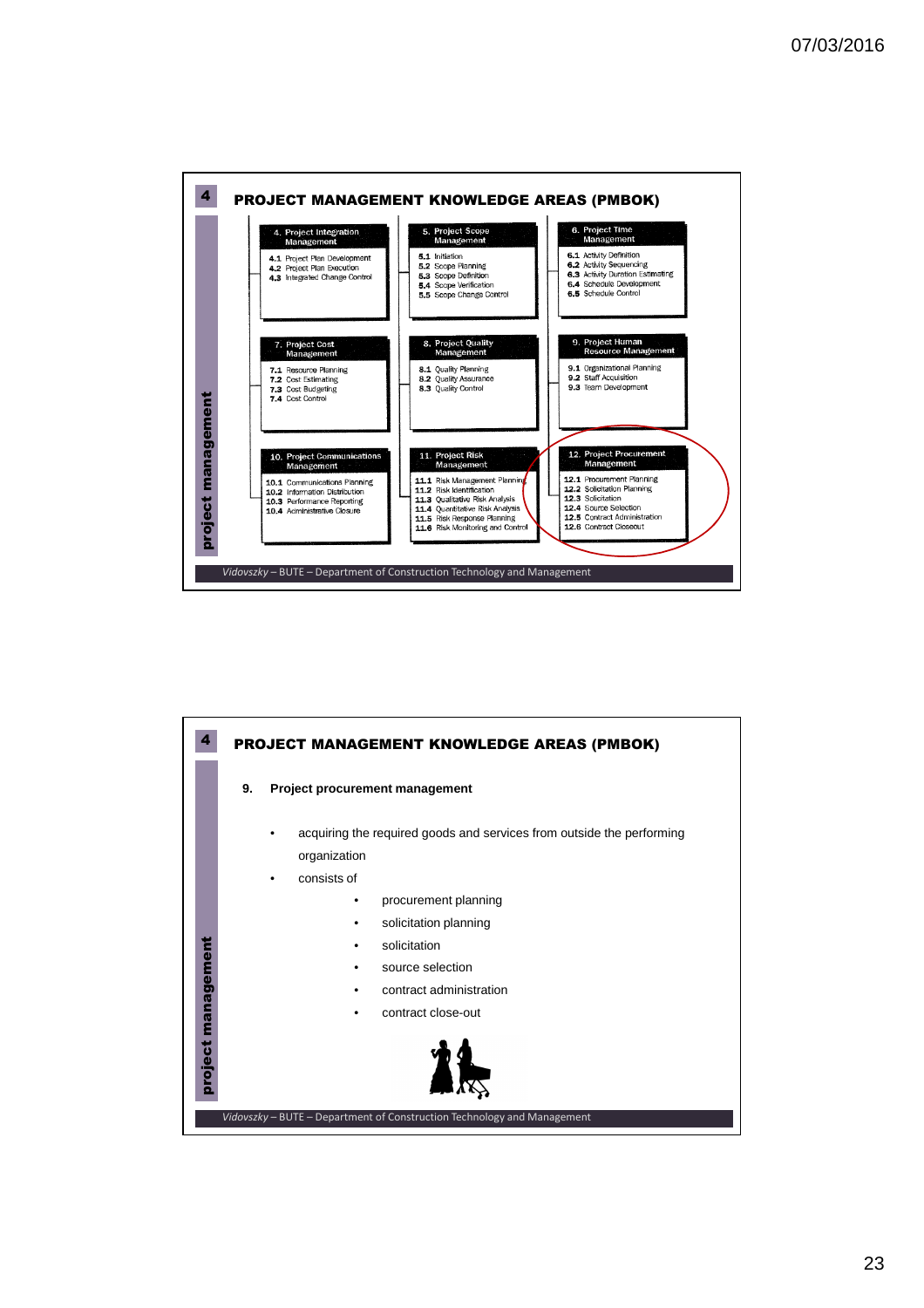